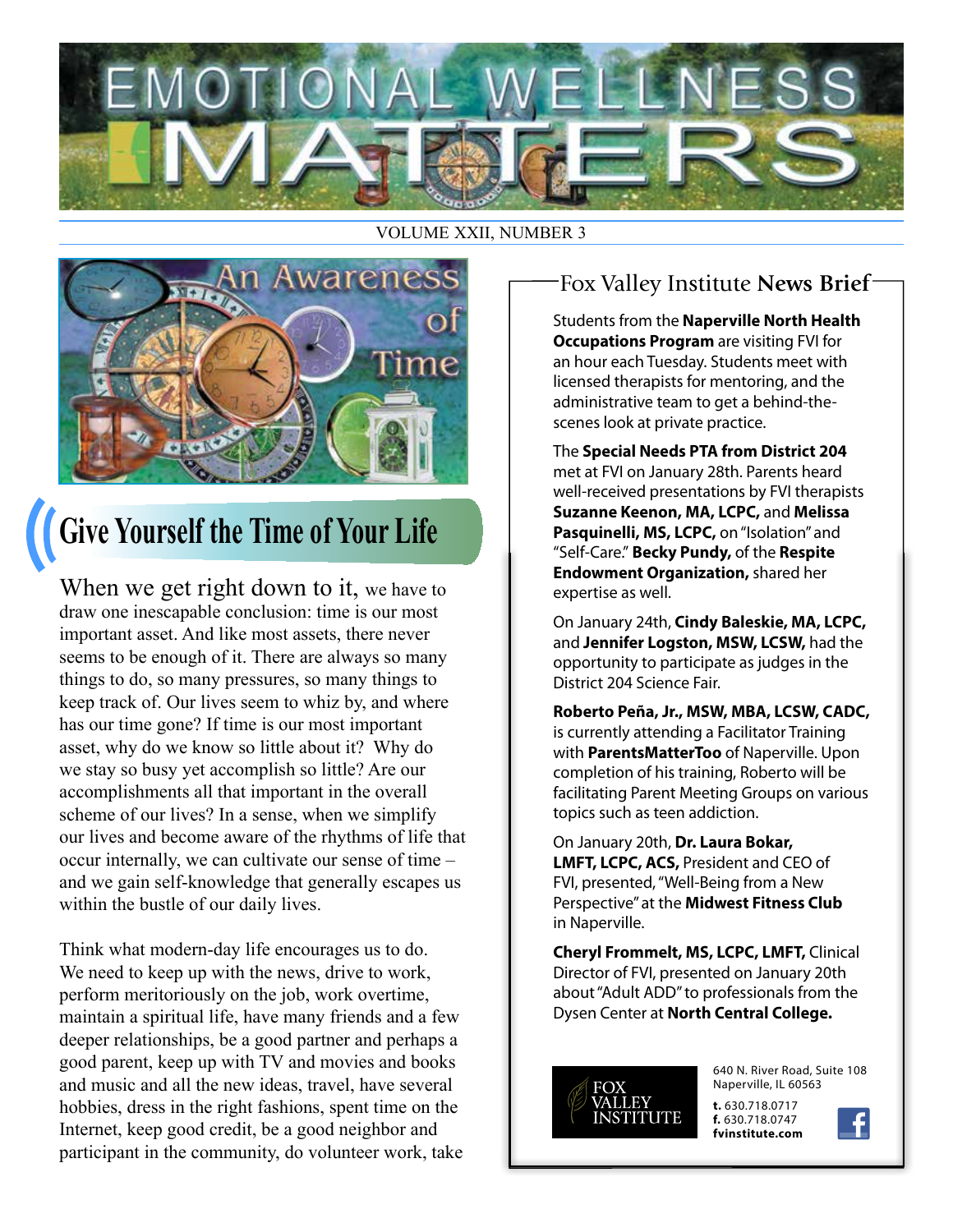classes, exercise, and so it goes. It is little wonder that many of us feel so pressured. In the end, what really matters is how well we have lived, not necessarily how much we have done.

Like all things natural, our bodies have internal rhythms. There are times during the day, or even the month, or the year, when we do things well, quickly, and easily. We have spurts of energy when we are at our best. And there are other times when our bodies cry out for rest, for down time. To try to be at your most productive during this part of the cycle is futile, and it leads to a great increase in stress on your body. This is one factor related to some disturbing societal trends: the incidence of cardiovascular and immunedeficiency diseases in American over the last few decades has been astounding, not to mention the increase in rates of depression, family destruction, and substance abuse.

Many cultures incorporate these natural body cycles into the rhythms of daily life: think of the English with their afternoon tea or Hispanic cultures with the afternoon siesta when virtually everything closes down. In America we punish ourselves for feeling less than productive at all times. We drink another cup of coffee for its caffeine rush, and then we plod ahead, trying to accomplish all we can even when our bodies are crying out for some R&R time. We lose awareness of our need to rest, to do nothing. The irony of all this, of course, is that if we could get in touch with the body's natural rhythms, alternating between periods of activity and rest, we would be much more productive in the long run.

A recent poll found that the average American had 37 percent more leisure time in 1973 than now. All of our technological advances, like computers, cell phones, e-mail, text messages, social media sites, and computerized gadgets everywhere, don't really give us more time, contrary to popular myth. If anything, they contribute to time pressure. Giving in to this pressure serves to isolate us from other people so that we no longer have the time for easy personal conversation that tends to buffer us from anxiety and disease. We easily anger when someone slows us down or interrupts our concentration.

We pay more attention to small, urgent details rather than developing an awareness of the most important things in our lives. Our self-esteem drops when we feel that we can never keep up or do all that we should be doing. We may lose sleep, eat poorly, avoid exercise, and rely on sweets, alcohol, or other drugs to keep us going.

Until the Middle Ages there were no clocks. Other cultures even now measure time more in terms of seasons or other natural cycles than by hours and minutes. Just two or three generations ago people had much more free time just to be, to enjoy, to develop more meaningful relations. This is not to suggest that we should go back in time, because we cannot. But we do need to get in touch with our more natural internal rhythms which are a primary source of stability and health and to incorporate this awareness into our everyday lives. Rather than trying to squeeze more activities into the time we have available, it may be more helpful to examine what is really meaningful in our lives and to devote our time to those pursuits. The quality of life can be much more meaningful than the quantity of things we try to cram into our lives. In other words, we may need to develop a new relationship – both with ourselves and to time.

#### Some Steps to Taking Ownership of Your Time

#### *Take a periodic review of what is important in your life.*

Reflect on how you have spent the past month or year, what you have accomplished, and how it fits into what you want in your life. What is really important in your life? What do you value most? You may want to make a list to note the things you want to keep and the things you should throw out of your life. You may even conclude that cutting back on work, although it might reduce your income, will actually improve the overall quality of your life. Does the extra money

**This newsletter is intended to offer general information only and recognizes that individual issues may differ from these broad guidelines. Personal issues should be addressed within a therapeutic context with a professional familiar with the details of the problems. ©2015 Simmonds Publications: 5580 La Jolla Blvd., 306, La Jolla, CA 92037 • Website ~ www.emotionalwellness.com**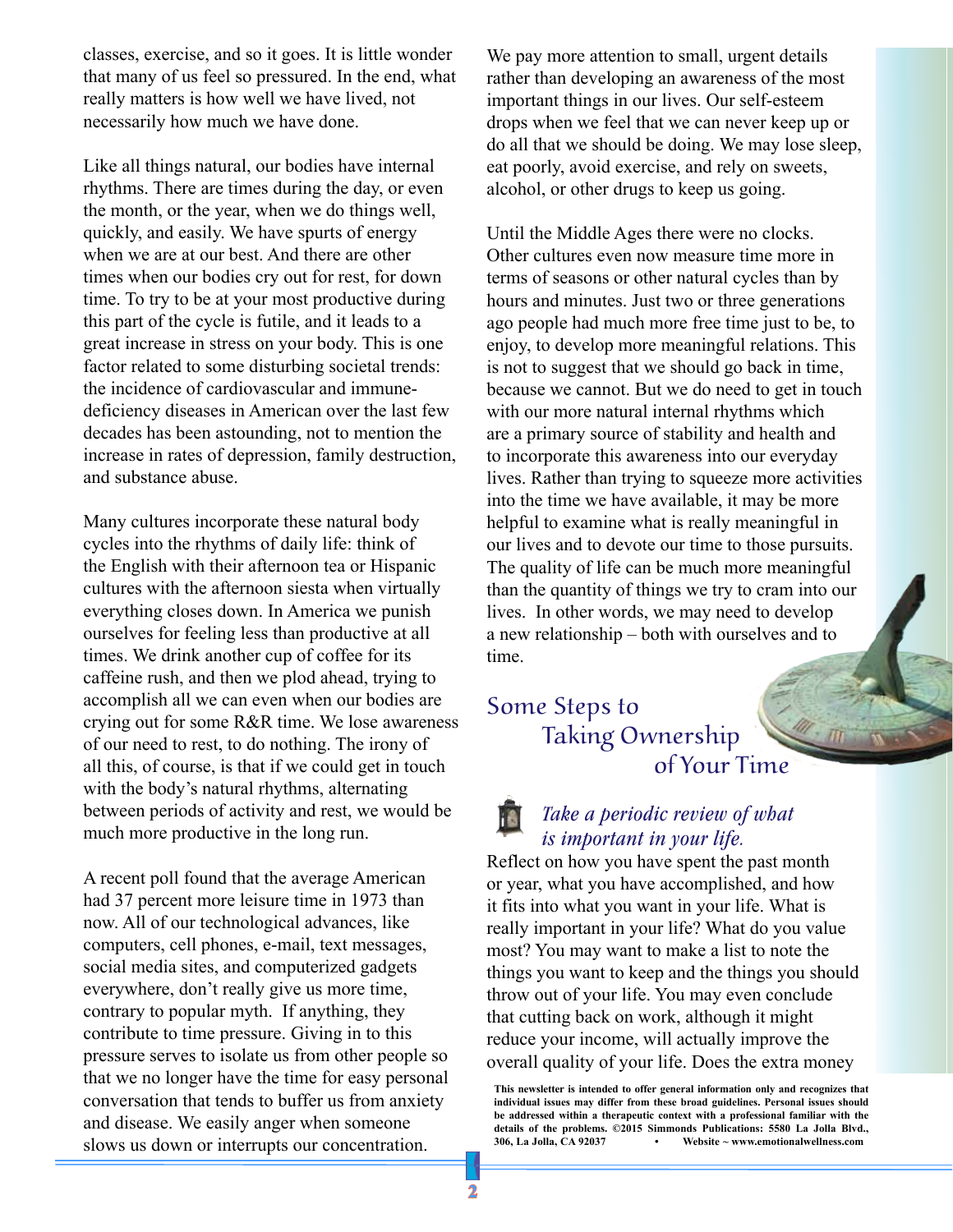really buy you the things that are most important, especially when you don't have the time to enjoy them? (Could it really be true that the best things in life are free?) The most important things in life are really not things at all.

## **The most important things in life are really not things at all.**

*When in doubt, choose simplicity.*  Our world presents so many possibilities that it is impossible to keep up with everything. Do we really need to watch every episode of a favorite TV show? Are our lives going to be any different if we stop watching the news every night? (In fact, give this a try.) Do we really need to stay constantly aware of our cell phones? Rather than spending a fortune on entertainment or a night out, wouldn't a quiet night talking to a close friend at home be more meaningful? Do we need to give expensive gifts when a handmade greeting would convey the same message? The simpler choices allow us more time to get in touch with things that really matter.

#### *Move into the present.*

Our lives become a melange of schedules and our thoughts seem to focus on what is "out there." Our rhythms then become determined by the pressured world we inhabit. We become more concerned with the "there and then," and not with the "here" and now." A beneficial exercise is to make time throughout the day just to experience the moment. Immerse yourself in the present. Become aware of your internal state. At these times stresses can soften. Let this inner awareness, rather than the external frenzy, guide your everyday experience. This is the clue to learning about what is truly important in your life. Absorbing yourself in the present moment is exhilarating and can make you feel truly alive. Your internal knowledge is now the source of what controls your life, not the mundane pressures of the world around you.

*Travel to the beat of your own drum.*  Your body has its own rhythms. Learn what they are. Some of us are nightowls and some of us are larks (or morning people). Some of us have slumps in mid-afternoon. The value of being true to your body's cadences is inestimable. Respect what your body is trying to tell you. All of nature follows a cyclical pattern (hot to cold, day to night, activity to hibernation). Humans have periods of productivity and energy followed by a need for rest. We need to cycle from doing to being.

Some of us have become so accustomed to adapting to the pressure of the external world that we have lost awareness of our internal state. The "high" that accompanies our adaptation to the stresses of modern life becomes something like an addiction. The busier we are, the more we feel alive. Yet our anxieties increase and we lose track of the experiences which truly matter. Our health deteriorates, our relationships become superficial, and our sense of our own self evaporates. We long for something meaningful and we lack the tools for finding it. The solution to the dilemma involves a paradox: we gain time by giving up time.